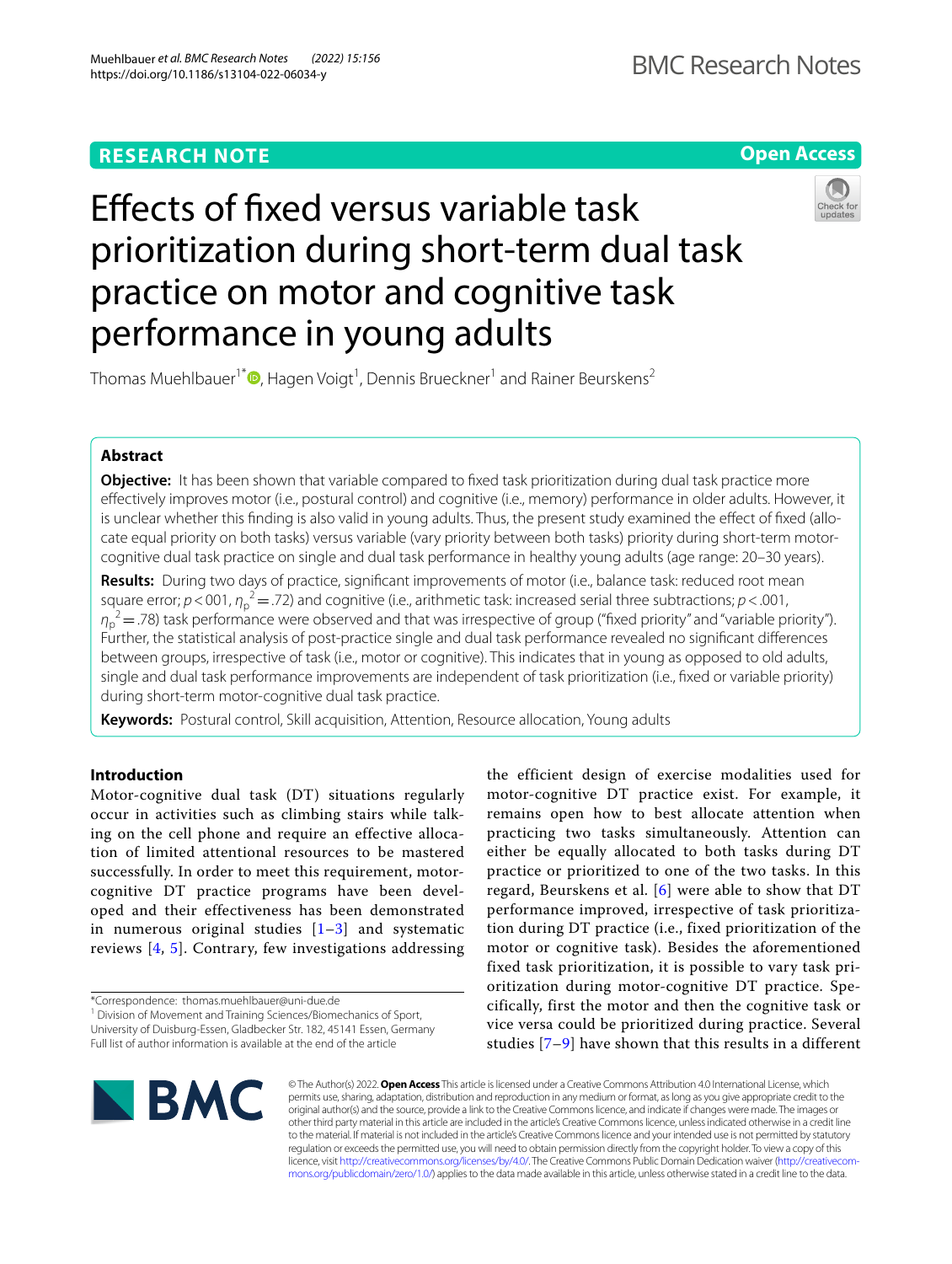training effectiveness. Silsupadol et al. [\[7\]](#page-4-5) showed DT training (4 weeks, 3 times/week) with variable compared to fixed task prioritization was more effective in improving both motor (i.e., postural control) and cognitive (i.e., memory) DT performance in individuals aged > 65 years. Despite this gain in knowledge, this study  $[7]$  $[7]$  $[7]$  and further studies  $[8, 9]$  $[8, 9]$  $[8, 9]$  $[8, 9]$  $[8, 9]$  are limited to older adults. Therefore, it remains unclear whether prioritization effects during short-term motor-cognitive DT practice [[6,](#page-4-4) [10](#page-4-8)] also occur in young adults who, compared to seniors, also showed performance declines in DT situations in at least one of the given tasks [[11](#page-4-9)].

Thus, the study aim was to investigate the effects of fixed compared to variable priority instructions during short-term motor-cognitive DT practice on single task (ST) and DT performance in healthy young adults. A variable allocation of attentional resources during DT practice requires switching of task prioritization and shifting attention involves a stronger involvement of neural processing mechanisms [[12\]](#page-4-10). We hypothesized that both practice conditions lead to improvements, but superior effects are expected during variable compared to fixed priority motor-cognitive DT practice.

## **Main text**

#### **Methods**

## *Participants*

An a priori power analysis using  $G^*$ Power [[13\]](#page-4-11) with the following input parameters was performed:  $f = 0.25$ ,  $\alpha = 0.05$ , 1– $\beta = 0.80$ , groups (*n* = 2), measurements  $(n=2)$ , correlation between measurements  $(r=0.6)$ and revealed a total sample size of  $N = 28$  participants. Twenty-eight young adults were recruited and randomly assigned (by coin flip) to either a "fixed priority"  $(n=14; \text{ age: } 26.4 \pm 2.4 \text{ years}, 7 \text{ females and } 7 \text{ males})$ or a "variable priority" ( $n = 14$ ; age:  $25.6 \pm 2.6$  years, 7 females and 7 males) motor-cognitive DT practice group.

## *Experimental procedures*

The design of the study is displayed in Fig. [1](#page-1-0). On day 1, all participants performed a pre-practice testing sequence for one 90-s trial per task: (a) cognitive task only, (b) motor task only, (c) cognitive and motor task simultaneously. Immediately after this as well as on day 2, all participants were asked to perform the cognitive and the motor task simultaneously for six 90-s trials each day. Participants of the "fxed priority" group were instructed to allocate equal priority on both tasks. Subjects of the "variable priority" group were asked to vary priority between the tasks. Specifcally, the motor task was to be prioritized in trials 1–3 and the cognitive task in trials 4–6. During practice, both groups received feedback (i.e., total number of correct responses and time in balance) after each trial and the inter-trial rest was 90 s. On day 3, all participants conducted the post-practice testing using the same testing sequence as during pre-practice testing.

## *Tasks*

The motor task was a balancing task. Participants were instructed to balance on an unstable wooden stability platform (Lafayette Instrument, USA) and to keep the platform horizontal [\[1](#page-4-0)]. A timer measured time in balance, which was defned as the time when the platform was within $\pm 3^{\circ}$  of the horizontal position at a rate of 25 Hz. Platform position data were exported and used to calculate the root-mean-square error (RMSE). The lower the RMSE, the better the motor performance.

The cognitive task was an arithmetic task. Participants were asked to loudly recite serial three subtractions starting from a randomly selected number from 300–900 that was provided by the experimenter [[2\]](#page-4-12). In case of miscalculation, the false calculation was noted. When correctly continuing the subtractions, only one error was noted (i.e., no consequential errors were registered). The number of correct subtractions (i.e., total number of subtractions minus the number of subtraction mistakes) was used as outcome measure. The higher the total

<span id="page-1-0"></span>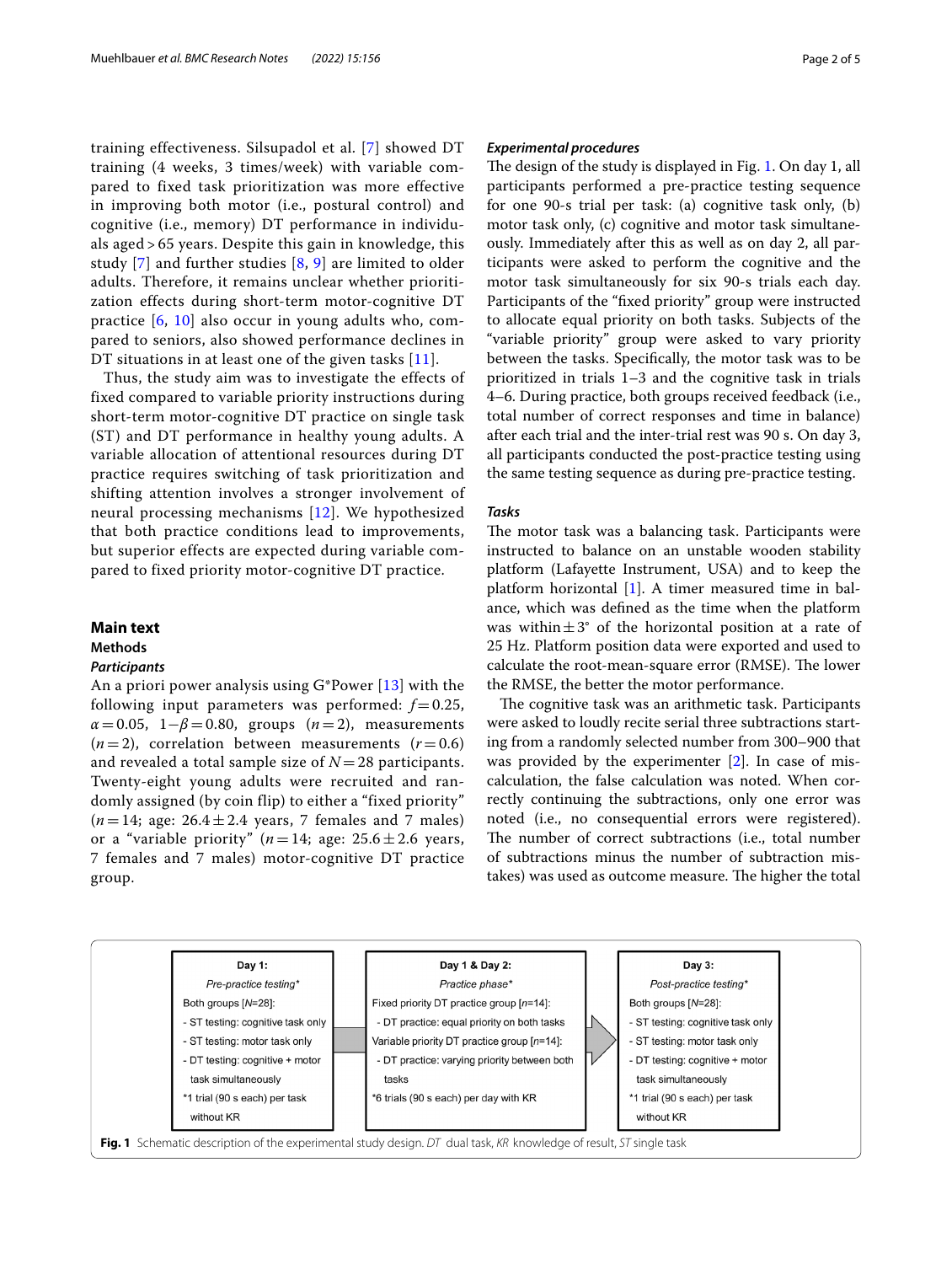number of correct subtractions, the better the cognitive performance.

## *Statistical analysis*

Descriptive statistics were presented as means $\pm$ SD. Normal distribution was examined using the Shapiro– Wilk test (*p*>0.05) and homogeneity of variances using the Levene test  $(p > 0.05)$ . A 2 (Group: "fixed priority", "variable priority")  $\times$  2 (Task: single, dual) ANOVA with repeated measures on Task was used to detect taskdependent group diferences during pre- and post-practice testing. Further, a 2 (Group: "fxed priority", "variable priority")  $\times$  2 (Day: 1–2)  $\times$  6 (Trial: 1–6) ANOVA with repeated measures on Day and Trial was performed to assess group discrepancies during the practice phase. Partial eta-squared was calculated and reported as small  $(0.02 \le \eta_p^2 \le 0.12)$ , medium  $(0.13 \le \eta_p^2 \le 0.25)$ , and large  $(\eta_p^2 \ge 0.26)$ . All analyses were performed using the SPSS and significance levels were set at  $p < 0.05$ .

## **Results**

Motor and cognitive task performance are displayed in Fig. [2,](#page-2-0) [3](#page-2-1), respectively.

## **Pre‑practice testing (day 1)**

The main effect of Group (motor task:  $F_{(1,26)} = 3.366$ ,  $p=0.078$ ,  $\eta_p^2=0.12$ ; cognitive task:  $F_{(1,26)}=0.139$ ,  $p=0.712$ ,  $\eta_p^2=0.01$ ) and the Group  $\times$  Task interaction were not significant (motor task:  $F_{(1,26)} = 0.278$ ,  $p = 0.602$ ,  $m_{p_2}^2 = 0.01$ ; cognitive task:  $F_{(1,26)} = 0.022$ ,  $p = 0.884$ ,  $\eta_p^2$ =0.01). Further, the main effect of Task was significant for the cognitive  $(F_{(1,26)}=7.135, p=0.013, \eta_p^2=0.22)$ but not for the motor task  $(F_{(1,26)}=0.490, p=0.490,$  $\eta_p^2$ =0.02), indicating that irrespective of group the

<span id="page-2-0"></span>



<span id="page-2-1"></span>number of correct subtractions was lower during DT compared to ST testing.

## **Practice phase (day 1 and 2)**

For both measures, ANOVA yielded signifcant main effects of Day (motor task:  $F_{(1,26)} = 65.456$ ,  $p < 0.001$ , *η*p <sup>2</sup>=0.72; cognitive task: *F*(1,26)=91.491, *p*<0.001,  $\eta_p^2 = 0.78$ ) and Trial (motor task:  $F_{(5,135)} = 11.115$ ,  $p < 0.001$ ,  $\eta_{\rm p}^2 = 0.30$ ; cognitive task:  $F_{(5,135)} = 48.850$ ,  $p < 0.001$ ,  $\eta_p^2 = 0.64$ ) but not of Group (motor task:  $F_{(1,26)} = 0.272$ ,  $p = 0.606$ ,  $\eta_{\rm g}^2 = 0.01$ ; cognitive task:  $F_{(1,26)} = 0.016$ ,  $p = 0.899$ ,  $\eta_p^2 = 0.01$ ), indicating performance enhancements across days and trials. The Group  $\times$  Day  $\times$  Trial interactions were not significant (motor task: *F*<sub>(5,130)</sub> = 0.963, *p* = 0.443, *η*<sub>p</sub><sup>2</sup> = 0.04; cognitive task:  $F_{(5,130)} = 0.665$ ,  $p = 0.651$ ,  $\eta_p^2 = 0.03$ ), indicating that improvements did not depend on the practiced priority condition.

## **Post‑practice testing (day 3)**

Again, the main efect of Group (motor task:  $F_{(1,26)}=0.008$ ,  $p=0.929$ ,  $\eta_p^2$ =0.01; cognitive task:  $F_{(1,26)} = 0.382$ ,  $p = 0.542$ ,  $\eta_p^2 = 0.01$ ) and the Group  $\times$  Task interaction were not significant (motor task:  $F_{(1,26)} = 3.199$ ,  $p = 0.085$ ,  $\eta_p^2 = 0.11$ ; cognitive task:  $F_{(1,26)} = 0.041$ ,  $p = 0.842$ ,  $\eta_p^2 = 0.01$ ). In addition, the main efect of Task was signifcant for the cognitive  $(F_{(1,26)} = 7.134, p = 0.013, \eta_p^2 = 0.22)$  but not for the motor task  $(F_{(1,26)} = 0.001, p = 1.0, \eta_p^2 = 0.01)$ , indicating that the number of correct subtractions was lower during DT compared to ST testing, irrespective of prioritization.

## **Discussion**

Contrary to our hypothesis, no signifcant group differences during post-practice testing neither for the cognitive nor for the motor task under ST and DT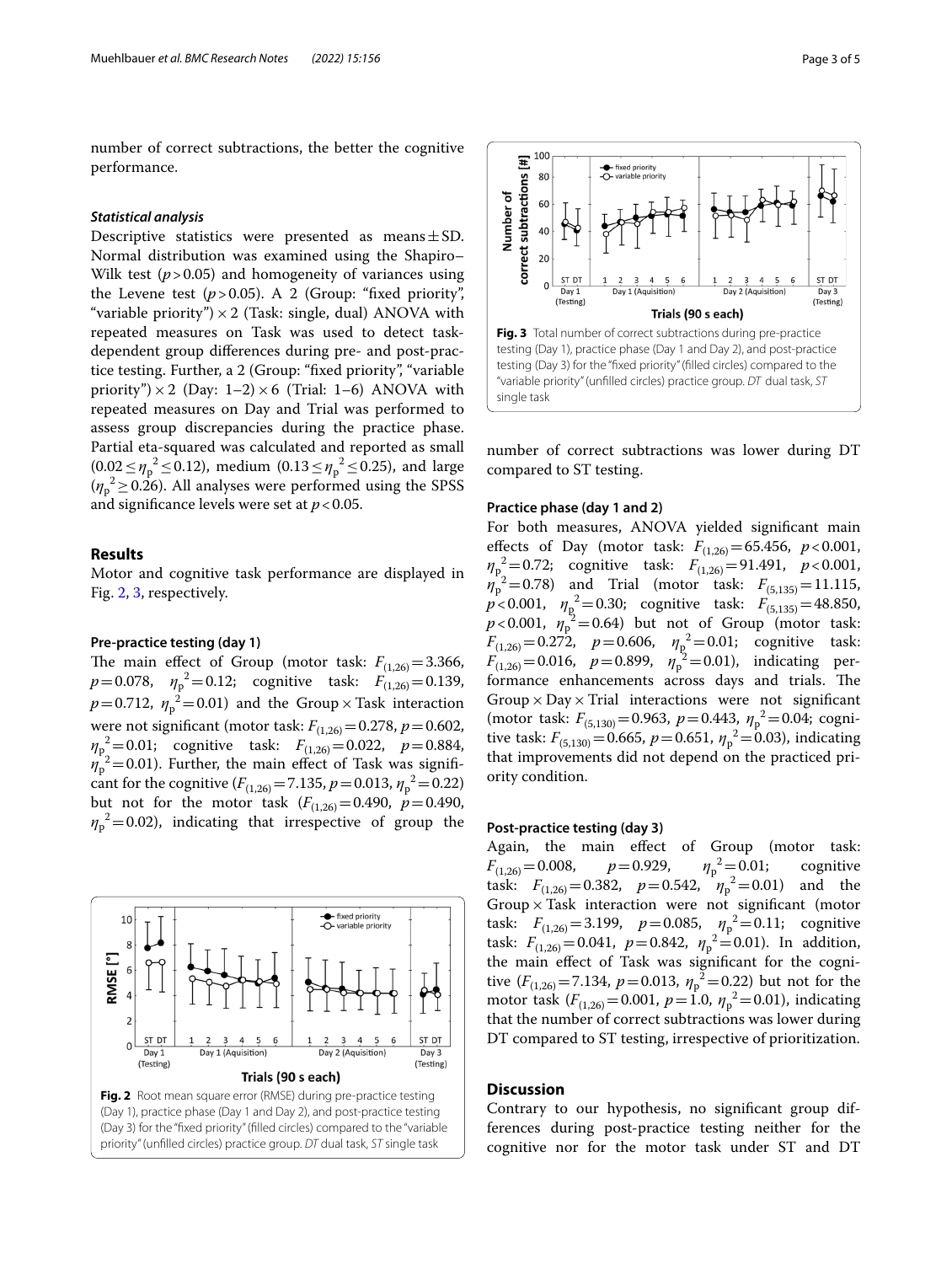conditions were found. Thus, short-term motor-cognitive DT practice under fxed compared to variable priority instructions did not result in group-specifc learning improvements. Our fnding contradicts previous work. Silsupadol et al. [\[7\]](#page-4-5) randomly assigned older adults to one of three groups: i) DT balance training group with fxed task prioritization, ii) DT balance training group with variable task prioritization, iii) ST balance training group. After four weeks of training, DT training with variable priority instructions was more effective in improving motor (i.e., gait behavior) and cognitive (i.e., response rate) DT performance than DT training with fxed priority instructions or ST training. Further, Silsupadol et al. [[8\]](#page-4-7) investigated motor and cognitive DT performance following four weeks of DT balance training with fxed or variable task prioritization or ST balance training in seniors. Authors detected larger motor (i.e., gait speed) and cognitive (i.e., successful trial number) task improvements during DT testing for participants who received DT training with variable priority instructions compared to those with fxed priority instructions and those performing ST training. Lastly, Lussier et al. [[9\]](#page-4-6) examined older adults conducting fve one-hour sessions of training with fxed or variable priority instructions or an active placebo (i.e., computer classes). Following intervention, signifcantly larger improvements in a near and far modality transfer task for participants that trained with variable task prioritization were observed.

The better performances under variable versus fixed task prioritization during DT task practice is justifed, for example, by the fact that the former versus the latter requires a shifting of attention between two tasks and thus a greater involvement of neural processing [[12\]](#page-4-10). Specifically, Zendel et al. [\[12](#page-4-10)] observed an increase in peak amplitude of the N200 wave using EEG recordings that was associated with enhanced DT performance (i.e., alphanumeric equation plus visual detection task) in older adults performing variable divided attention training in six one-hour sessions compared to those with fxed divided attention training or ST training. Moreover, particularly during variable priority DT practice it is emphasized that there is a relationship of two diferent tasks (i.e., motor vs. cognitive) [[14](#page-4-13)]. Finally, the change in task prioritization creates variation during variable priority DT practice and thus contextual interference, which according to Shea and Morgan [[15\]](#page-4-14) has a positive efect on learning processes. However, in the present study this does not seem to result in better post-practice performance in the "variable priority" group. Beside methodological diferences (i.e., application of diferent motor [e.g., stabilometer vs. obstacle crossing] and cognitive tasks [e.g., serial three subtractions vs. auditory Stroop task] in the present compared to former studies), a possible reason could be age-differences of participants. The present study examined young adults while in all previous studies, older adults were examined. Therefore, it can be assumed that aging processes have a modulating impact on the efectiveness of diferent priority instructions during motor-cognitive DT and thus the design of task prioritization becomes signifcant only at older ages. Further, the applied practice period of two days  $[6, 10]$  $[6, 10]$  $[6, 10]$  $[6, 10]$  $[6, 10]$ was much shorter compared to previous studies where training periods ranged from fve hours to four weeks [[7–](#page-4-5)[9\]](#page-4-6). Future studies should therefore examine whether longer practice duration and thus stronger adaptation processes lead to diferences between fxed compared to variable priority instructions during motor-cognitive DT practice in young adults.

## **Conclusion**

Short-term motor-cognitive DT practice efectively improved motor (i.e., reduced RMSE) and cognitive (i.e., increased total number of correct subtractions) performance under ST and DT testing in young adults, irrespective of task prioritization (fixed or variable priority). Thus, the type of attentional resource allocation during DT practice does not play a major role for the effectiveness of a DT practice regime in young adults. This is contrary to studies with older adults and indicates that only with increasing age the importance of task prioritization during DT practice becomes signifcant.

## **Limitations**

- The lack of a control group limits the validity of the observed pre- to post-practice changes.
- The observed effects only apply to short-term (i.e., several days) but not to longer term (i.e., several weeks or months) practice periods.

#### **Abbreviations**

ANOVA: Analysis of variance; DT: Dual task; RMSE: Root mean square error; SD: Standard deviation; SPSS: Statistical package for social sciences; ST: Single task.

**Acknowledgements**

Not applicable.

#### **Author contributions**

TM, HV, and RB designed the study. HV, DB, and TM planned and supervised the testing and practice phases. HV conducted the data collections. TM, DB, and RB analyzed the data. TM and RB wrote the main parts of the manuscript. All the authors contributed to critical review of draft manuscripts. All authors read and approved the fnal manuscript.